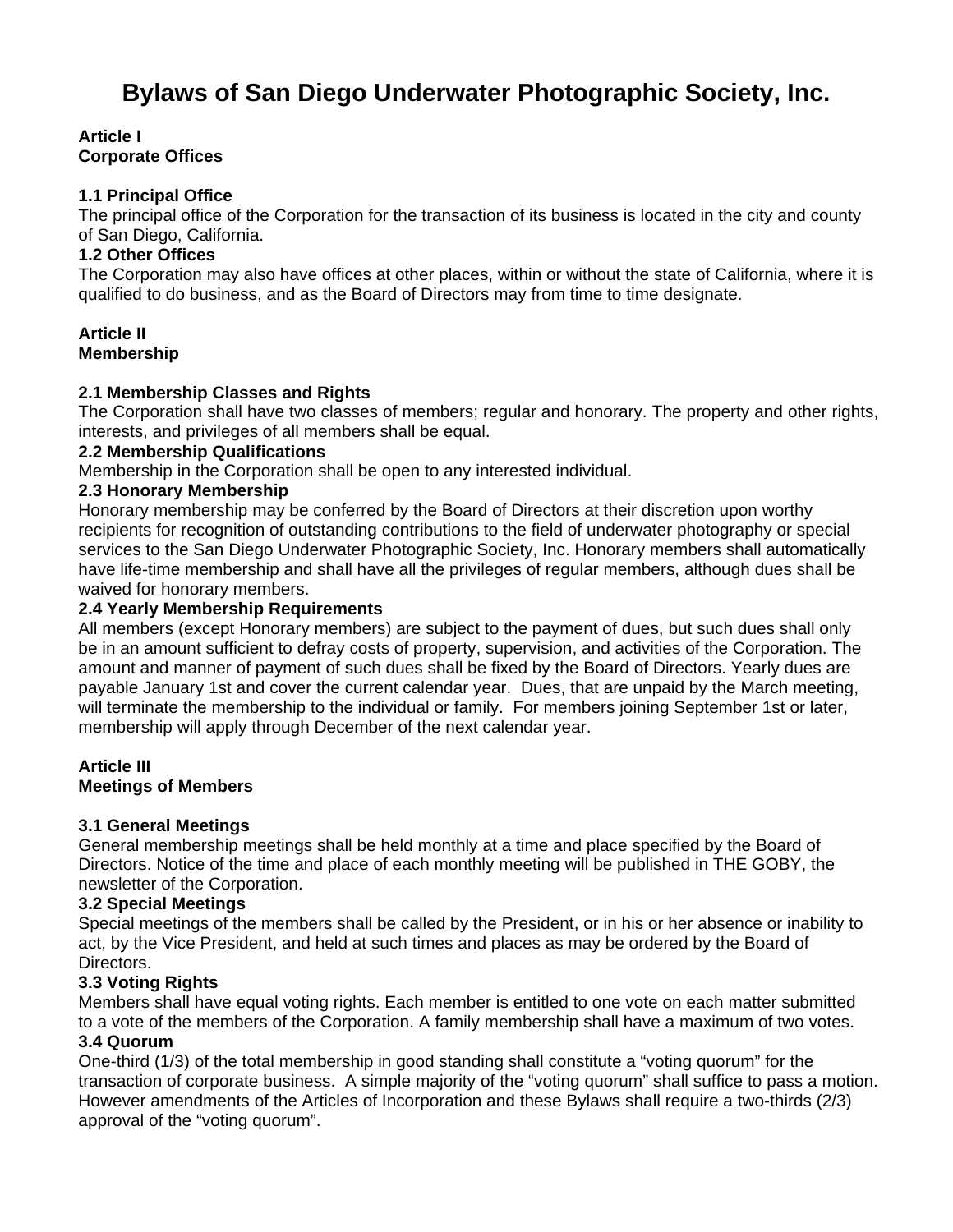## **3.5 Absentee Voting**

An absentee vote may be in writing or via email. There will be no proxy voting. All absentee votes must be made within 30 days of a motion.

## **3.6 Conduct of Meetings**

Any meetings of members shall be presided over by the President of the Corporation or, in his or her absence, by an individual appointed by a majority of Board members present. The Secretary of the Corporation shall act as Secretary of all meetings of members, provided that in his or her absence, the presiding officer shall appoint another person to act as Secretary for purposes of that meeting.

## **Article IV Board of Directors**

## **4.1 Number of Directors**

The authorized number of Directors shall be nine (9) until changed by amendment to the Articles of Incorporation or by an amendment to these Bylaws duly adopted by the members.

#### **4.2 Director Qualifications**

Any member in good standing of the Corporation is eligible to be elected a Director of the Corporation. **4.3 Election and Term of Office** 

The Board of Directors of the Corporation shall consist of the six (6) elected officers, the immediate past President of the Corporation, and two (2) elected Directors. If the President remains in office, three (3) elected Directors will sit on the board. The term of office of the Directors shall be one (1) year or until such time as respective successors are elected. Nominations for Directors/Officers shall be taken at the October and November meetings of each year. Election by secret ballot shall take place at the November meeting each year.

#### **4.4 Removal of Directors**

The entire Board of Directors or any individual director may be removed from office by the vote of twothirds (2/3) or more of the members of the Corporation. If any and all directors are so removed, new directors may be elected at the next membership meeting and they shall hold office for the remainder of the term of the removed director(s). If new directors are not elected at such meeting, the vacancy or vacancies created by the removal shall be filled as provided in Section 4.5 hereof.

## **4.5 Vacancies**

Vacancies in the Board of Directors caused by death, resignation, disability, removal, or by amendment of the Articles of Incorporation or these Bylaws, shall be filled by a majority vote of the remaining directors even though the remaining directors may constitute less than a quorum as hereafter defined.

## **4.6 Board of Director Duties**

The Board of Directors shall be responsible for all administrative affairs of the Corporation. Further, the Board shall be responsible for governance of the Corporation.

## **4.7 Board Meetings**

The Board shall meet at a place and time designated by the President, but not less than four (4) times a year. Any member of the Corporation may attend Board of Directors' meetings. A simple majority of the Board shall constitute a quorum for any board meeting and a simple majority vote is necessary to carry any resolution or Board decision.

## **4.8 Non-liability of Directors**

Directors shall not be personally liable for the debts, liabilities, or other obligations of the Corporation arising from activities associated with governance of the Corporation. Should any person be sued, either alone or with others, because he or she is or was a director, the damages, reasonable expenses, and attorneys' fees associated with such a proceeding may be assessed against the Corporation, its receiver, or its trustee by the court in such a proceeding for the purposes of indemnifying such a director. Such indemnification shall be of such amount as the court determines and finds to be reasonable.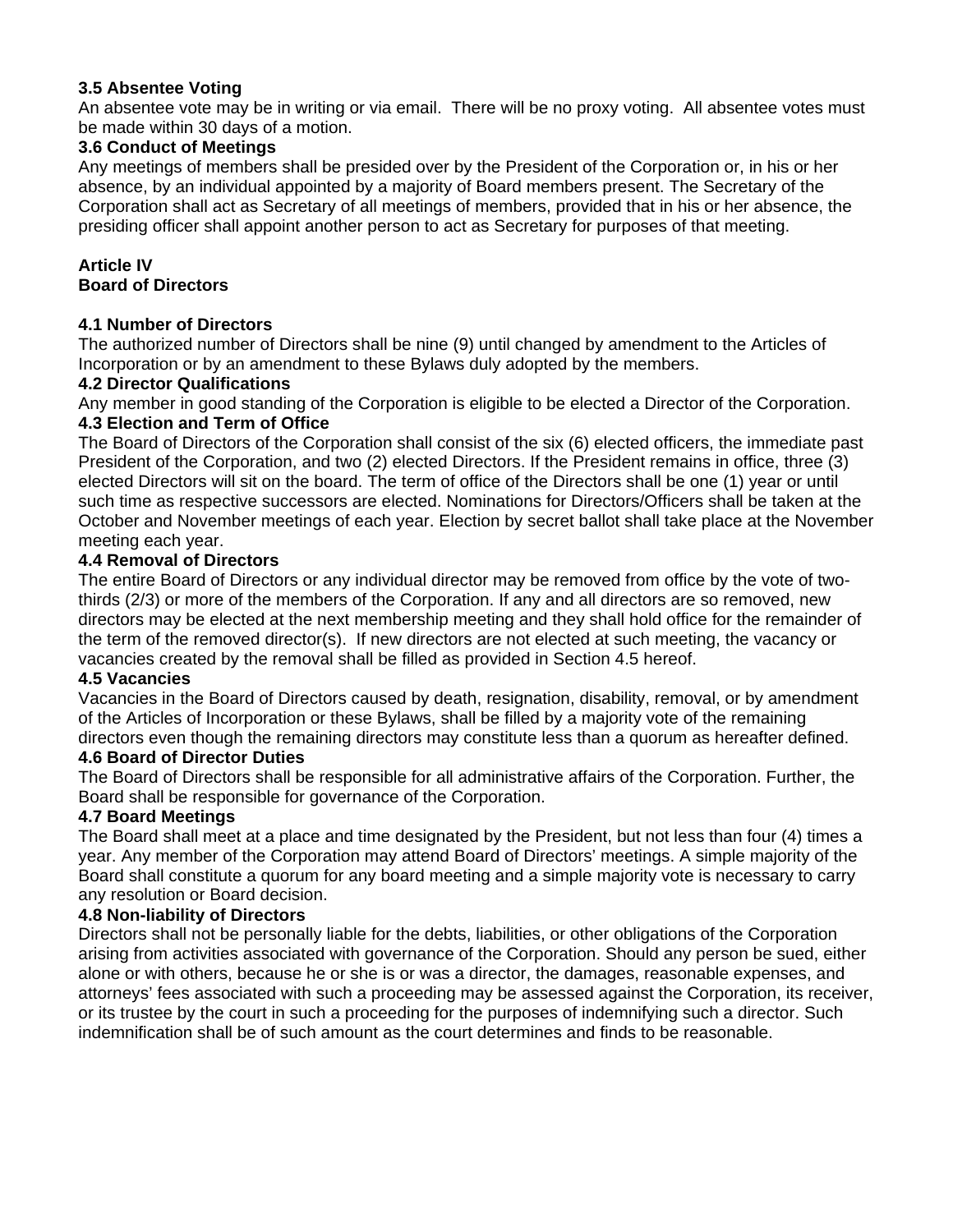# **Article V Corporate Officers**

# **5.1 Titles**

The Officers of the Corporation shall be:

President Vice-President Secretary/Historian **Treasurer** Membership Director Activities Director (3) At-Large Directors

# **5.2 Qualifications**

All officers shall be members in good standing of the Corporation. Further, only individuals who have, at some time, have served on the Board of Directors of this Corporation, shall be eligible for nomination, election, and service with respect to the office of President.

## **5.3 Election and Term of Office**

The term of office of the officers shall be one (1) year or until such time as their respective successors are elected. Nominations for officers shall be taken at the October and November meetings of each year. Election of the officers shall occur by secret ballot and shall take place at the November meeting of each year. Each office shall be filled in turn through such election, starting with the office of President, such that a member not elected to one office may be considered for the remaining office(s) or director(s) positions. Installation of the Officers/Directors will be at the Annual Holiday Party in December, with full assumption of Duties and Responsibilities occurring January 1 of the upcoming year.

# **5.4 Officer Duties**

The duties of the Officers and Directors of the Corporation shall be as follows:

**(a) President:** The President shall be the chief executive officer of the Corporation and shall supervise and administer the business affairs of the Corporation subject to the control of the Board of Directors. The President shall perform all duties incident to this office and such other duties as may be required by law, the Articles of Incorporation, these Bylaws, or those duties prescribed from time to time by the Board of Directors. The President shall preside at all meetings of the members and at all meetings of the Board of Directors unless unavailable to attend such meetings. The President may appoint assistants to corporate committees as necessary.

**(b) Vice-President**: The Vice-President shall, in the absence or disability of the President, or in the event of the President's refusal to act, perform all the duties of the President. In such circumstances, the Vice President shall have all powers of, and be subject to the restrictions of the President. The Vice President shall otherwise have such powers, and perform such other duties as may be imposed by law, the Articles of Incorporation, these Bylaws, or those duties prescribed from time to time by the Board of Directors. The specific duties of the Vice-President shall include, but not be limited, to the following:(1) manage and arrange the site and program for each monthly meeting, including the scheduling of speakers and presenters; (2) anticipate, engineer and supervise the technical requirements for all meetings; (3) select the categories for the competitions of the monthly meetings to be announced in the January newsletter for the coming year.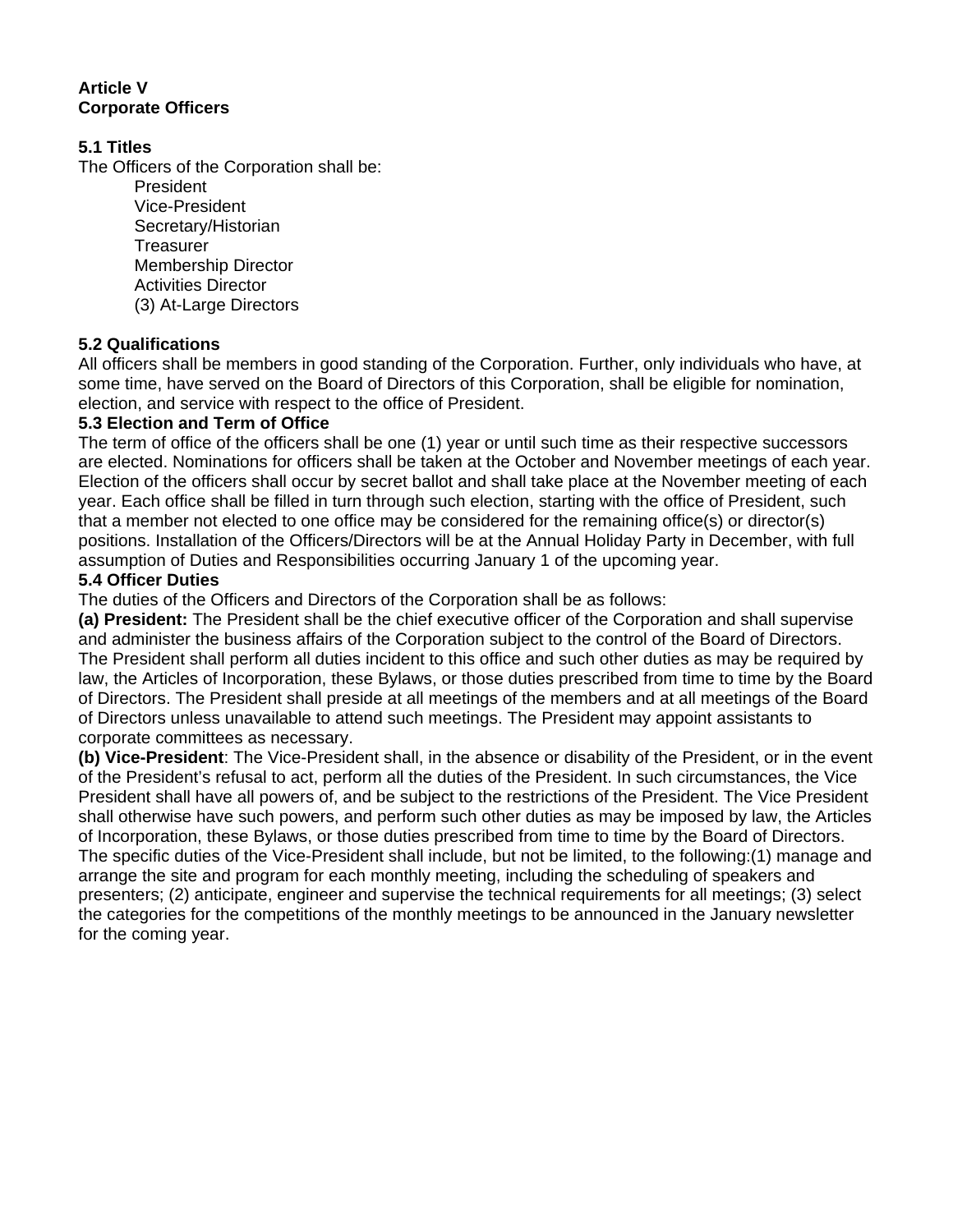**(c) Secretary/Historian**: The Secretary/Historian shall keep at the principal office of the Corporation, or at such place as the Board of Directors may order, a book of the minutes of all meetings of Board of Directors, and of the members. That book shall include:

(1) the time and place of each meeting;

(2) whether the meeting was regular or special; and if special how authorized, noticed, and the names of those present;

(3) the names of those present at the Director's meetings;

(4) the proceedings of all meetings;

(5) distribution and collection of ballots for the monthly competitions;

(6) counting and tallying of said ballots;

(7) maintenance of records of accumulation of competition points of members for annual awards and advancement.

The Secretary shall also act as Historian of the Corporation and in that capacity shall generate, coordinate, and maintain the compilation of items commemorating the activities of the Corporation. Additionally, the Secretary shall perform all duties incident to this office and such other duties as may be required by law, the Article of Incorporation Bylaws, or those duties prescribed from time to time by the Board of Directors.

**(d) Treasurer:** The Treasurer shall deposit all funds of the Corporation with such depositaries as are designated by the Board of Directors, shall disburse such funds as are ordered by the Board, shall keep and maintain adequate and correct books of account showing the receipts and disbursements of the Corporation, and shall open such books of account to inspection by any director or member upon request at reasonable times. Additionally, the Treasurer shall perform all duties incident to this office and such other duties as may be required by law, the Articles of Incorporation, these Bylaws, or those duties prescribed from time to time by the Board of Directors.

**(e) Membership Coordinator:** The Membership Coordinator shall maintain a roster of the names and addresses of each member in good standing with the Corporation. The Membership Coordinator shall coordinate the introduction, recruitment, qualification and payment of dues for all corporate members. Additionally, the Membership Coordinator shall perform all duties incident to this office and such other duties as may be required by law, the Articles of Incorporation, these Bylaws, or those duties prescribed from time to tie by the Board of Directors.

**(f) Activities Officer:** The Activities Officer shall organize all special club activities other than the monthly meetings, dive trips, and the annual photo-festival. Specific activities include the annual Awards and Officer Installation Banquet, and the annual Holiday Party plus any other special activities scheduled by the Board of Directors. Additionally, the Activities Officer shall perform all duties incident to this office and such other duties as may be required by law, the Articles of Incorporation, these Bylaws, or those duties prescribed from time to time by the Board of Directors.

**(g) Directors at Large:** There shall be elected by the membership a maximum of three (3) Directors at Large. An outgoing President shall automatically be one of the three (3) positions for a single term of office. Should the President remain in office, all three (3) positions will be available to be filled. Officer duties are non-designated, however upon designation by the Board, they may be directed to work on specific tasks, functions, or events.

## **5.5 Non-Liability of Officers**

Officers shall not be personally liable for the debts, liabilities, or other obligations of the Corporation arising from activities associated with governance of the Corporation. Should any person be sued, either alone or with others, because he or she is or was an officer, the damages, reasonable expenses, and attorneys' fees associated with such a proceeding may be assessed against the Corporation, its receiver, or its trustees by the court in such a proceeding for the purposes of indemnifying such an officer. Such indemnification shall be of such amount as the court determines and finds to be reasonable.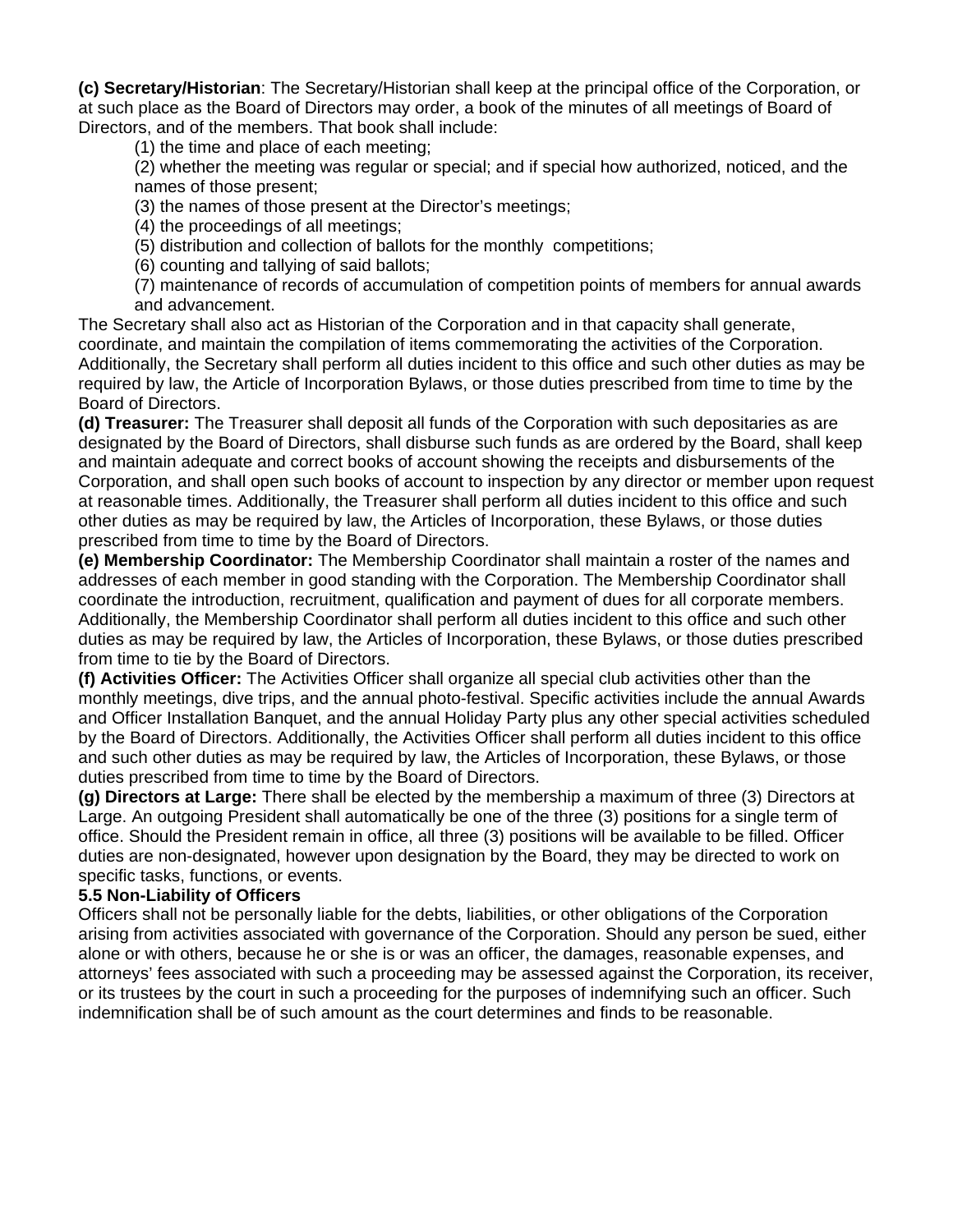#### **Article VI Miscellaneous Provisions**

## **6.1 Corporate Authority**

The Board of Directors, except as otherwise provided for in these Bylaws, may by resolution authorize any officer or agent of the Corporation to enter into any contract or execute and deliver any instrument in the name of and on behalf of the Corporation. Such authority may be granted generally or specifically. Unless so authorized, no officer, agent or employee of the Corporation shall have any power or authority to bind the Corporation by any contract or engagement or to pledge the Corporation's credit or to render the Corporation liable for any purpose or any amount.

# **6.2 Corporate Seal**

The Board of Directors may adopt, use, and at will, alter a corporate seal. Such seal, if adopted, shall be affixed to whole corporate instruments, but failure to so affix it shall not affect the validity of any such instrument.

# **6.3 Amendments of Bylaws**

The Bylaws may be amended by a vote of two-thirds (2/3) of a duly constituted voting quorum of members. All such proposed amendments must be introduced at a regular meeting or via email no less than one month prior to the official vote on such amendment. The definition of a voting quorum is that a minimum of 1/3 of the members participate in the vote either during a meeting or via email.

## **6.4 Dissolution**

Upon dissolution of the Corporation, the Board of Directors shall pay or make provision for the payment of all liabilities of the Corporation. Subsequently, the Board of Directors shall dispose of all corporate assets consistent with the requirements of Section 501 (c) (3) of the Internal Revenue Code of 1954 (or other corresponding provision of any future United States internal revenue law) and as the Board of Directors shall determine. Any assets not so disposed of shall be disposed of by the Superior Court of San Diego County, exclusively for non-profitable purposes or to such organization or organizations as the said court shall determine.

## **6.5 Effective Date**

These Bylaws shall become effective immediately upon their adoption by the Board of Directors following a vote of the members as provided for herein unless the Board of Directors, in adopting these bylaws, provide that they are to become effective either at a later or earlier date.

## **6.6 Monthly Competition**

A monthly competition will be incorporated during the scheduled general meeting of this Corporation, with the exception of the month of December, when the Holiday Party occurs in place of the monthly meeting. The rules shall be published on a periodic basis and made available for new members at general meetings.

## **6.7 Right of Due Process**

No person(s) may take, use, or possess property of this Corporation without prior approval by the Board of Directors. Additionally, no person(s) may represent this Corporation in any commercial, business, public relations, legal, or other similar public or private function external to the San Diego Underwater Photographic Society without prior approval of and by the Board of Directors. Any person(s) accused in writing of having violated item(s) one (1) or two (2) of this Article 6.7 may appear before the Board of Directors to answer such accusation(s) before the Board of Directors makes any determination authorized by this Article. Any person(s) whom is determined by the Board of Directors by majority vote to have violated the first or second item(s) of this Article may be subjected to any penalty the Board of Directors may direct, including legal action in a court of law, suspension or exclusion from membership in this Corporation, or exclusion from specified San Diego Underwater Photographic Society activities or events.